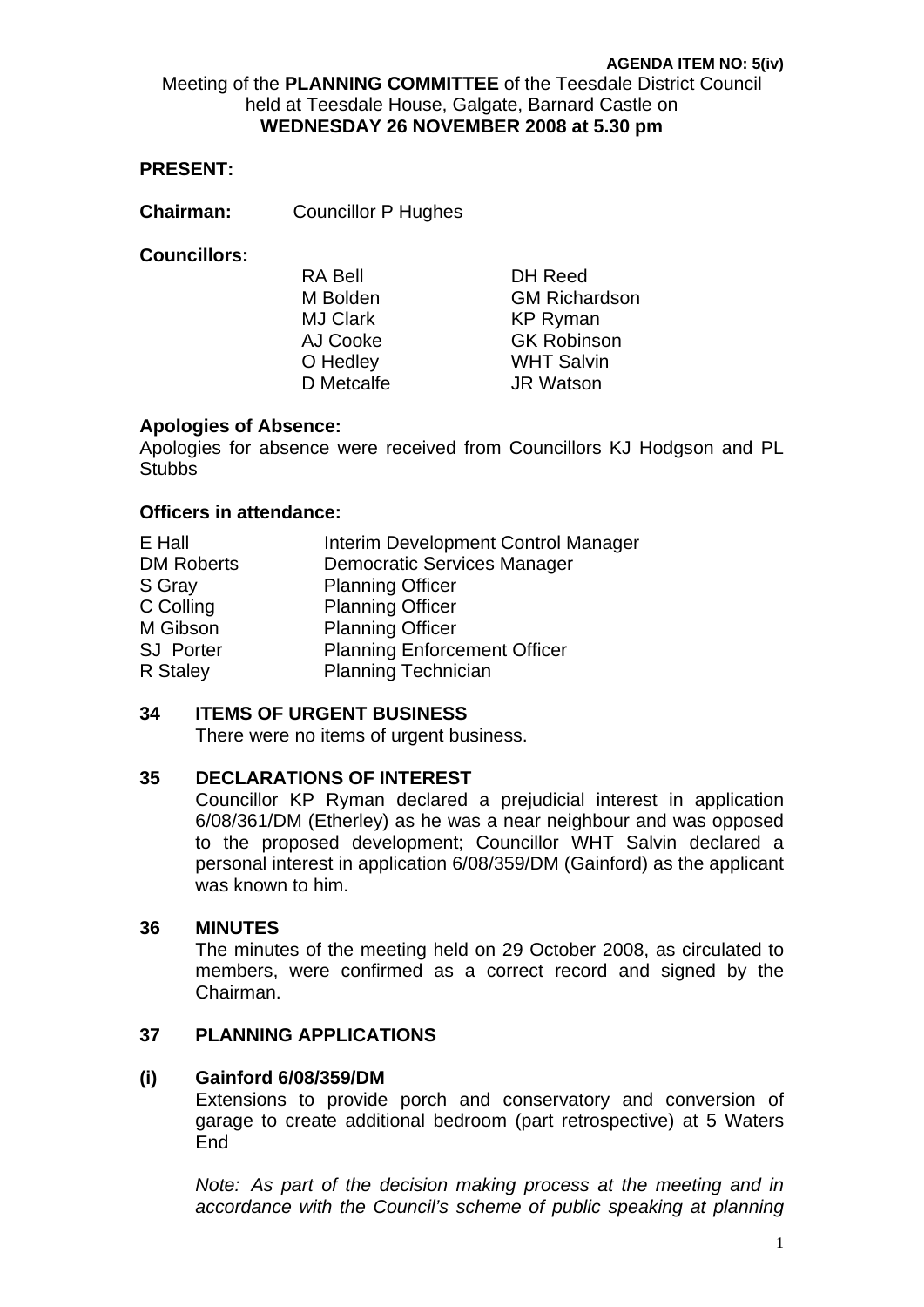*committees, the Committee was addressed by Mrs Rutter on behalf of the applicant.* 

# **RESOLVED:**

# **That Full Planning Permission be granted subject to the following conditions:**

- 1. The development hereby permitted shall be begun before the expiration of three years from the date of this permission.
- 2. The development hereby permitted shall not be carried out otherwise than in complete accordance with the approved plans and specifications.
- 3. The materials used in the construction of the external surfaces of the extension hereby approved shall closely match in colour, texture and appearance those of the existing building of which the extension will form part.
- 4. This permission relates to the application as amended by plans received 14/11/08 showing the extension in relation to the site levels, and the email received  $30<sup>th</sup>$  October 2008 confirming that the walkway as shown on the plans submitted for this application shall be omitted from the scheme and therefore would not form part of this decision.
- 5. Notwithstanding the provisions of the Town and Country Planning (General Permitted Development) Order 1995 as amended (or any Order revoking and re-enacting that Order) the glass to be used in the boundary elevation of the conservatory adjacent to 4 Waters End shall be obscure to level 3 or higher of the Pilkington scale of privacy or equivalent as may be previously agreed in writing by the Local Planning Authority. The obscure glass shall remain in place unless the further written permission of the Local Planning Authority has been received for its removal or replacement.

## **(ii) Etherley 6/08/361/DM**

Proposed erection of buildings, use of existing stables and adjoining agricultural land in connection with the establishment of an animal rescue/re-homing centre at land and buildings at Stonehouse Chapel, **Bildershaw** 

*Note: As part of the decision making process at the meeting and in accordance with the Council's scheme of public speaking at planning committees, the Committee was addressed by Mr Leng and Councillor KP Ryman, objectors, and Mr Walton, on behalf of the applicant.* 

*Councillor Ryman left the Council Chamber whilst the debate on the application took place.* 

# **RESOLVED:**

 **That Full Planning Permission be granted subject to the following conditions:**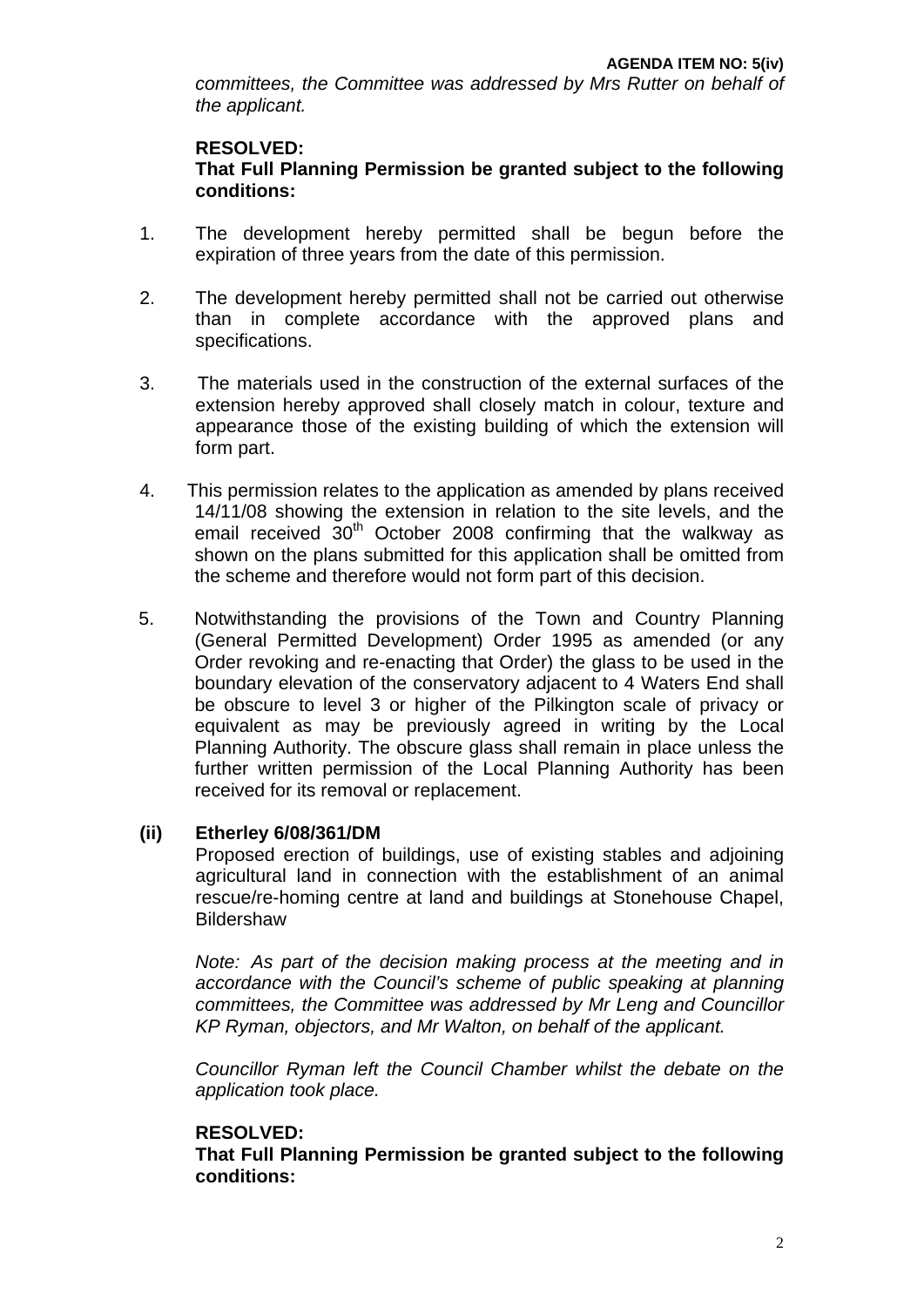- 1. Within 56 days of the date of this decision notice a phasing plan will be submitted to the Local Planning Authority for approval. The phasing plan shall include full details of the proposed timescales for the removal of the unauthorised buildings and the erection of the new buildings and associated works. These details must ensure the completion of the scheme within 18 months of this notice. The phasing plan must be approved in writing prior to the commencement of any works on site.
- 2. The development hereby approved shall be carried out wholly in accordance with the details contained in the application as submitted to the Council on the date specified in Part 1 of this decision notice unless otherwise firstly approved in writing by the Local Planning Authority.
- 3. No new buildings shall be erected on the site until a means of vehicular access (marked 'entrance 2' on the approved plans) has been constructed in accordance with the approved plans.
- 4. The animal rescue/re homing centre hereby approved shall not be open to members of the public between the hours of 1600 and 0900 Mondays to Sundays. In order to prevent members of the public entering or leaving the site, the gate at 'entrance 2' on the approved plans shall be locked during these hours.
- 5. Prior to the commencement of the development on site, full construction details of the kennel and cattery buildings and their associated pens must be submitted to and approved in writing by the Local Planning Authority. These details must specify all noise attenuation measures that will be incorporated into the construction of the buildings.
- 6. Before the development hereby approved is commenced a scheme of soft landscaping works shall be submitted to and approved in writing by the Local Planning Authority, which shall include indications of all existing trees and hedgerows on the land, and details of any to be retained, together with measures for their protection in the course of development. Soft landscape works shall include planting plans; written specifications (including where appropriate topsoil depths, cultivation and other operations associated with plant and grass establishment); schedules of plants (noting species, plant sizes and proposed numbers/densities where appropriate; implementation and establishment programme).
- 7. All planting, seeding or turfing comprised in the approved details of landscaping shall be carried out in the first planting and seeding seasons following occupation of the buildings or the completion of the development (whichever is sooner) and any trees or plants which within a period of 5 years from implementation of the scheme die, are removed, are severely damaged or become seriously diseased shall be replaced in the next planting season with others of a similar size and species, unless the Local Planning Authority gives written consent for any variation.
- 8. Notwithstanding the information shown on the submitted application, full details of all materials to be used externally and the standard of their finish shall be submitted to and approved in writing by the Local Planning Authority prior to commencement of the development, and thereafter the development shall be carried out in accordance with the approved details.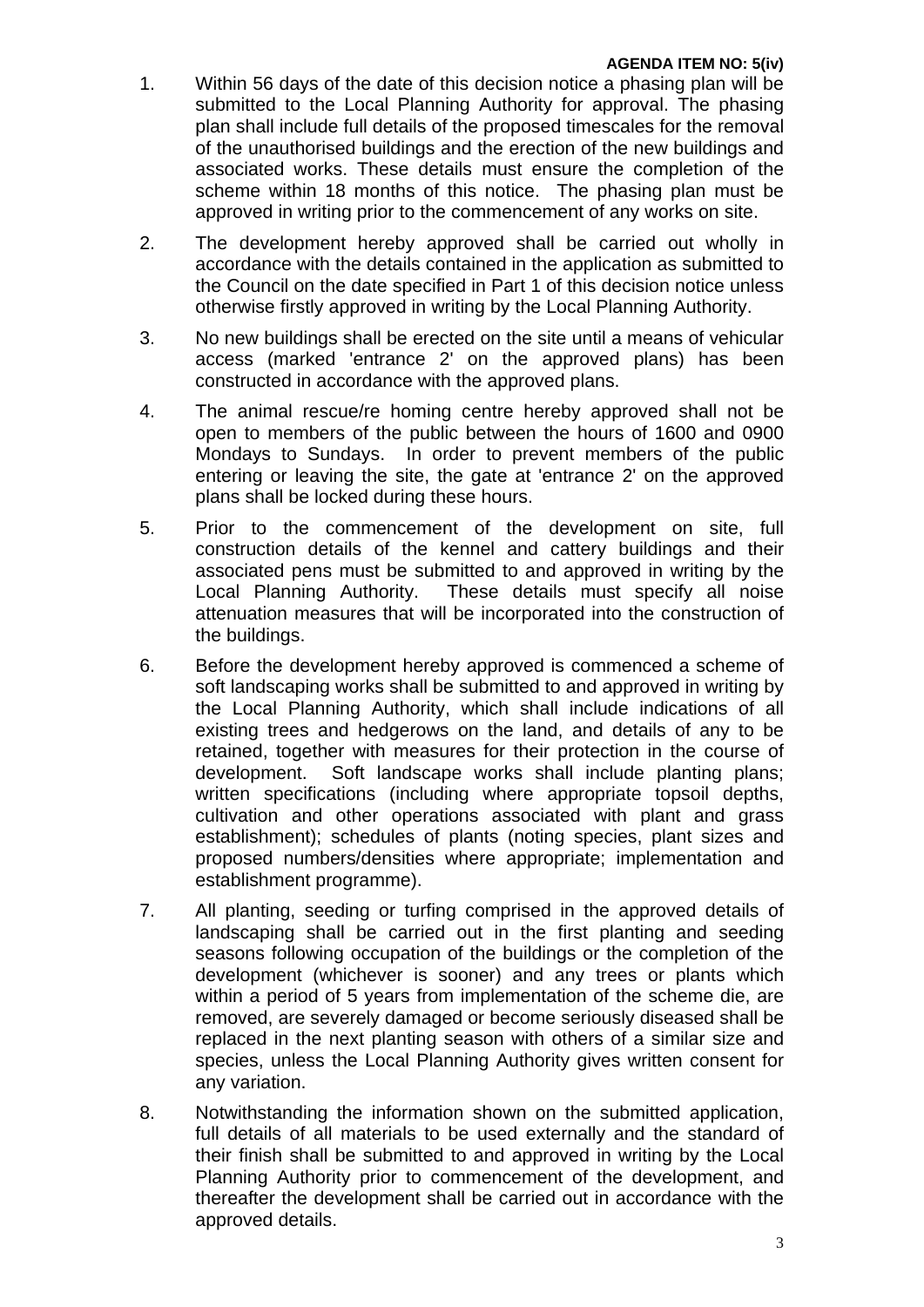9. Notwithstanding the information shown on the submitted application, no development shall commence until full details of the height, siting, appearance and construction of all means of enclosure to be erected on site have been submitted to and approved in writing by the Local Planning Authority and the works shall be carried out in accordance with the agreed details.

# **(iii) Middleton in Teesdale 6/08/373/DM**

Residential development consisting of 4x3 bedroom and 6x4 bedroom dwellings at Meadow Close

*Note: As part of the decision making process at the meeting and in accordance with the Council's scheme of public speaking at planning committees, the Committee was addressed by Mrs Jackson, objector, and Mr Lyle, on behalf of the applicant.* 

## **RESOLVED:**

# **That consideration be deferred pending a site visit.**

*Note: As part of the decision making process at the meeting and in accordance with the Council's scheme of public speaking at planning committees, the Committee was addressed by Mr Tindale, objector, and Mrs Ferguson, on behalf of the applicant in respect of both the following applications (Hamsterley 6/08/384 and 6/08/385)* 

## **(iv) Hamsterley 6/08/384/DM**

Demolition of existing bungalow, erection of new dwelling and creation of new vehicular access to highway at Tees Stone

*Note: Prior to the following resolution being agreed it was moved and seconded that planning permission be refused; this motion was lost.* 

## **RESOLVED:**

 **That subject to no negative response being received from Northumbrian Water ltd Outline Planning Consent be granted subject to the following conditions:** 

- 1. Application for approval of reserved matters shall be made to the Local Planning Authority before the expiration of three years beginning with the date of this permission and the development must be begun not later than the expiration of two years from the final approval of the reserved matters, or in the case of approval on different dates, the date of approval of the last of the reserved matters to be approved.
- 2. Approval of the details of appearance, landscaping scale, heights and levels (hereinafter called 'the reserved matters') shall be obtained in writing trom the Local Planning Authority before any development is commenced.
- 3. Prior to the commencement of the development on site a bat and barn owl survey must be submitted to and approved in writing by the Local Planning Authority. The survey must include any mitigation measures required to safeguard these protected species.

## **Informative**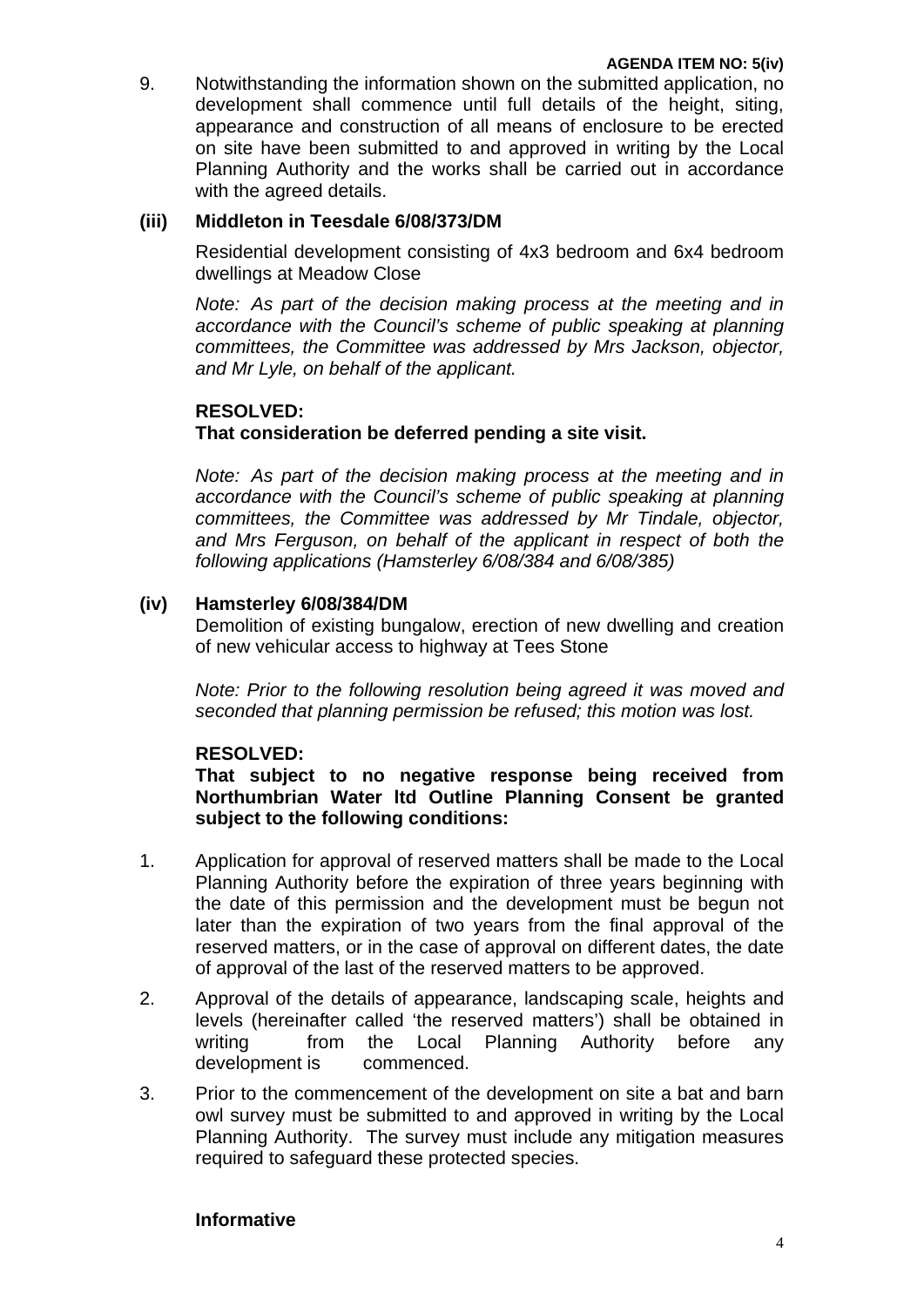Teesdale District Councils' Development Control Committee on 26 November 2008 requested that any subsequent reserved matters application be determined by the relevant Committee rather than under delegated powers.

#### **(v) Hamsterley 6/08/385/DM**

 New dwelling and creation of access to existing dwelling on land to south of Tees Stone

#### **RESOLVED:**

 **That, subject to no negative response being received from Northumbrian Water Ltd., Outline Planning Consent be granted subject to the following conditions:** 

- 1. Application for approval of reserved matters shall be made to the Local Planning Authority before the expiration of three years beginning with the date of this permission and the development must be begun not later than the expiration of two years from the final approval of the reserved matters, or in the case of approval on different dates, the date of approval of the last of the reserved matters to be approved.
- 2. Approval of the details of appearance, landscaping scale, heights and levels (hereinafter called 'the reserved matters') shall be obtained in writing from the Local Planning Authority before any development is commenced.
- 3. Prior to the commencement of the development on site a bat and barn owl survey must be submitted to and approved in writing by the local planning authority. The survey must include any mitigation measures required to safeguard these protected species.
- 4. All trees and shrubs to be retained on site [as shown on the approved block plan] shall be protected for the duration of the development by appropriate protective fencing minimum 1 metre in height. Protection to trees will be positioned around the crown spread to prevent access to, disturbance or contamination/compaction within the rooting zone.

## **Informative**

Teesdale District Councils' Development Control Committee on 26 November 2008 requested that any subsequent reserved matters application be determined by the relevant Committee rather than under delegated powers.

## **(vi) Hilton 6/08/398/DM**

Change of use of land from agricultural and waste recovery/plant hire to equestrian use; development of equestrian facilities (including indoor and outdoor arenas, stables, walker); conversion of farm outbuildings to associated holiday accommodation (13 units) including for disabled people; erection of farm machinery store and implement/feed store; floodlighting to proposed outdoor arena; retention of existing outdoor arena; domestic extension and improvements to existing farmhouse at Hilton Moor Farm, Evenwood Gate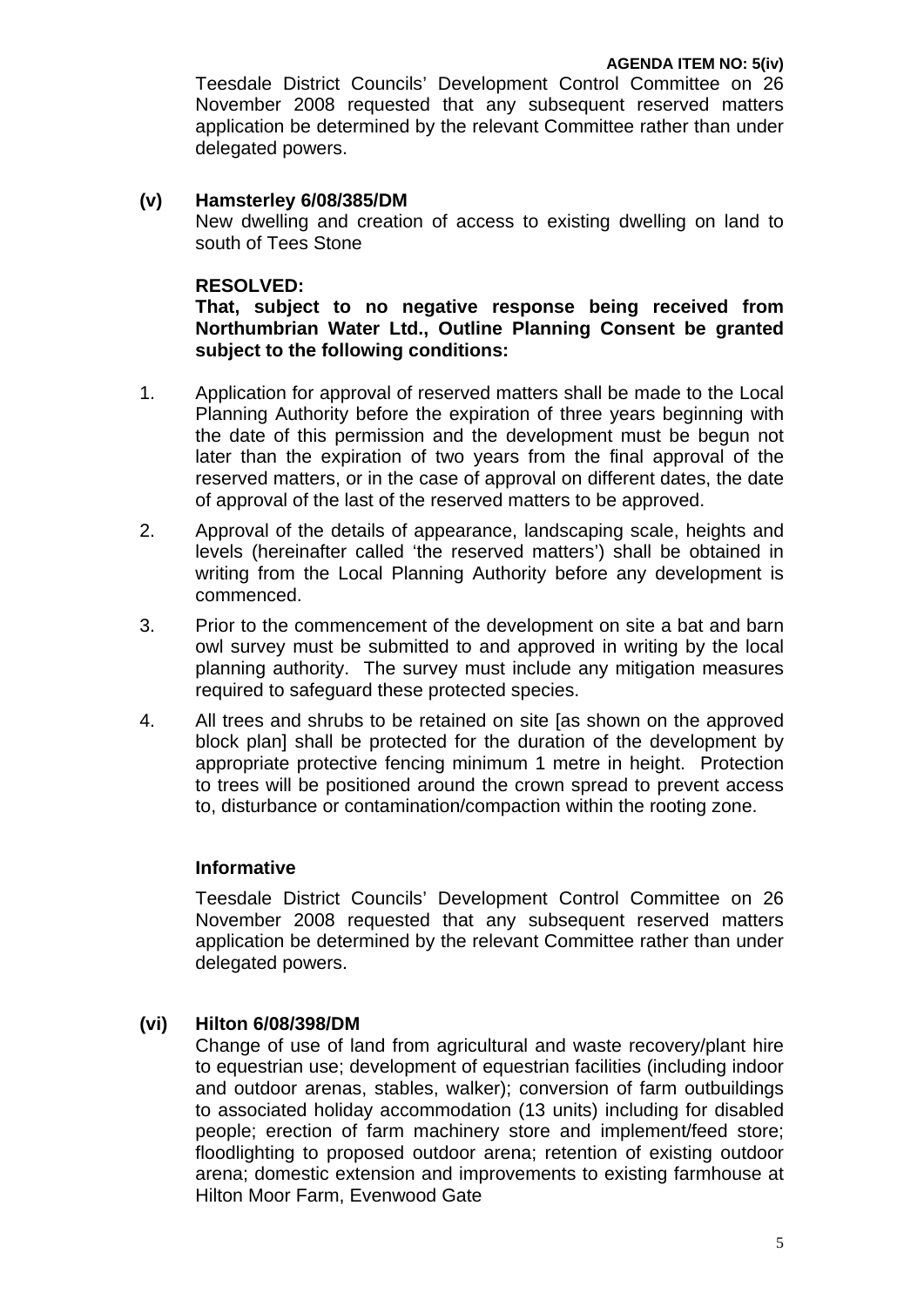*Note: As part of the decision making process at the meeting and in accordance with the Council's scheme of public speaking at planning committees, the Committee was addressed by Ms J Bird with regard to Public Footpath No 13.* 

# **RESOLVED:**

 **That Full Planning Permission be granted subject to the following conditions:** 

- 1. The development hereby permitted shall be begun before the expiration of three years from the date of this permission.
- 2. Notwithstanding the information shown on the submitted application, the materials used in the construction of the external surfaces of the extensions to the farm house and holiday accommodation hereby approved shall closely match in colour, texture and appearance those of the existing building of which the extensions will form part.
- 3. Notwithstanding the information shown on the submitted application, the following design requirements shall be incorporated into the approved scheme relating to the holiday accommodation:
	- a) All windows shall be timber with painted finish;

b) Exposed stone cills and lintels shall be used below and above all window openings;

c) All external doors shall be natural timber doors;

 d) Exposed stone lintels shall be used above all external door openings;

- e) The roof covering shall be natural slate;
- f) All rainwater goods shall be black;

g) All rooflights shall be conservation rooflights, flush fitting with central glazing bar and finished in black.

- 4. Notwithstanding the provisions of Article 3 and Classes A, B,C D, E, F, G & H of Part 1 and Classes A, B & C of Part 2 of Schedule 2 of the Town and Country Planning (General Permitted Development) Order 1995 (as amended or any re-enactment thereof) none of the categories of development described therein shall be carried out on site to the holiday accommodation without an application for planning permission having first been made to and approved in writing by the Local Planning Authority.
- 5. The development hereby permitted shall only be used for holiday accommodation and shall not be occupied by any person or group of persons for a period in excess of six weeks in total during one calendar year. The permission shall not authorise the use of the accommodation for human habitation during February in any one year, or such consistent time period of four weeks as may be approved in writing by the Local Planning Authority. In order to facilitate the policing/enforcement of the foregoing, the owner shall maintain a register of persons occupying the premises and shall make it available for inspection upon request by the Local Planning Authority, having been given 24 hours notice of such inspection.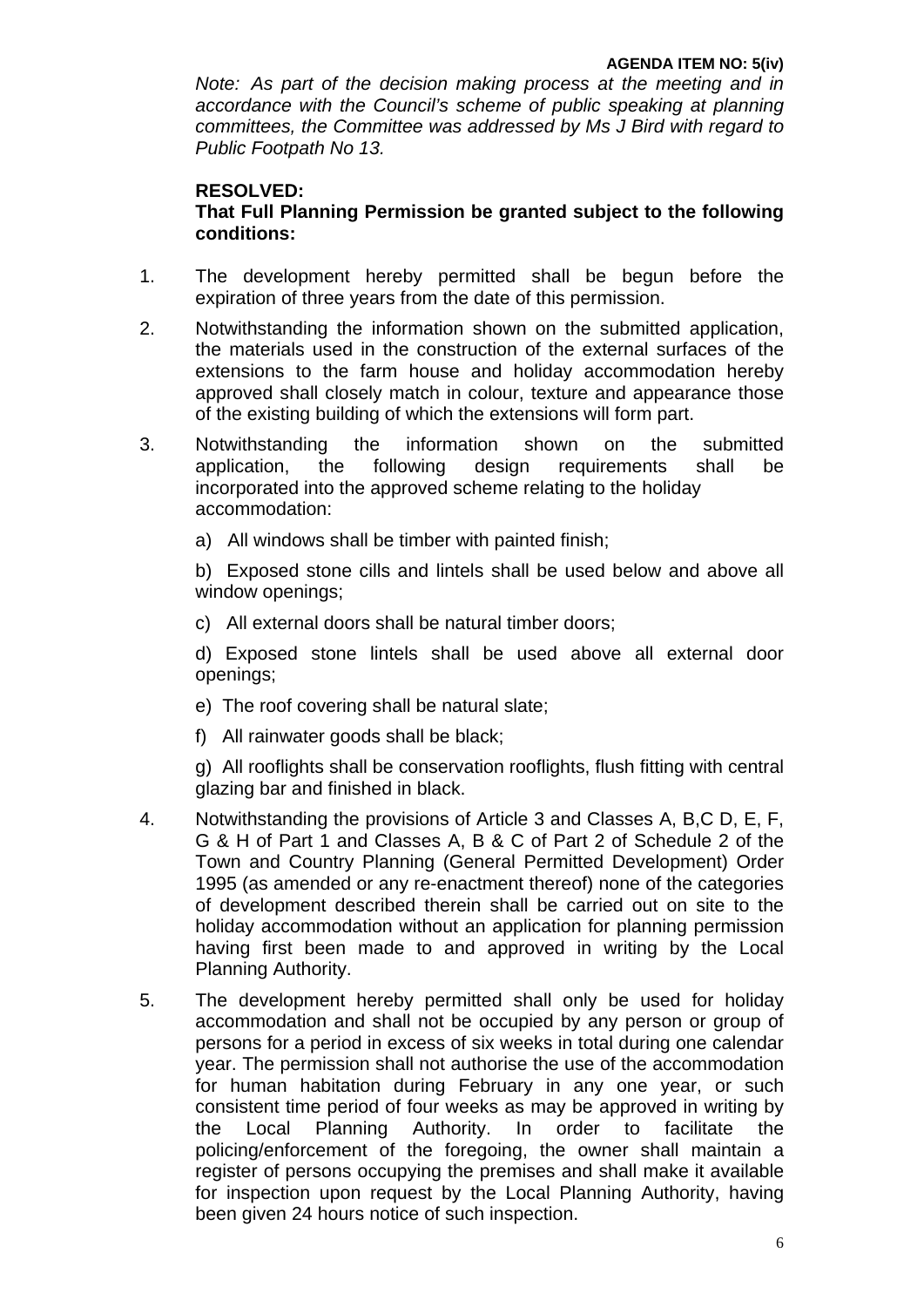- 6. No external illumination shall be erected at the equestrian activity sites until specifications have been submitted to and approved in writing by the Local Planning Authority. The development shall then be carried out in accordance with these agreed details. No such lighting shall be operated after 20:00 hrs.
- 7. Before the development hereby approved is commenced a scheme of soft landscaping works shall be submitted to and approved in writing by the Local Planning Authority, which shall include indications of all existing trees and hedgerows on the land, and details of any to be retained, together with measures for their protection in the course of development. Soft landscape works shall include planting plans; written specifications (including where appropriate topsoil depths, cultivation and other operations associated with plant and grass establishment); schedules of plants (noting species, plant sizes and proposed numbers/densities where appropriate; implementation and establishment programme).
- 8. All planting, seeding or turfing comprised in the approved scheme of landscaping shall be carried out in the first planting and seeding seasons following occupation of the buildings or the completion of the development (whichever is sooner) and any trees or plants which die within a period of 5 years from implementation of the scheme, are removed, are severely damaged or become seriously diseased shall be replaced in the next planting season with others of a similar size and species, unless the Local Planning Authority gives written consent for any variation.
- 9. Before the development hereby approved is commenced a plan showing the proposed improvements to the equestrian access onto the C30 road shall be submitted and approved in writing by the Local Planning Authority and then carried out in accordance with these plans. This includes construction of a 10 metre entry radii. Any proposed entry gates must be set back at least 10 metres to allow a vehicle to wait off the highway when opening the gate.
- 10. The occupation of the dwelling known as Hilton Moor Farm shall be limited to a person or persons solely or mainly associated with the equestrian and holiday cottage businesses hereby approved.
- 11. Before the development hereby approved is commenced, details of the surface treatment and construction of all hard surfaced areas shall be submitted to and approved in writing by the Local Planning Authority, and the development shall be carried out in accordance with the agreed details.

## **Informatives / Information to be provided in covering letter**

Natural England have advised that should protected species be found, these are protected by law in association with ODPM Circular 06/2005 Part IV B and C. Natural England should be contacted on 0191 229 5500 to discuss this matter should it be required.

The access improvements must be improved in accordance with the requirements of Section 184(3) of the Highways Act 1980. The developer